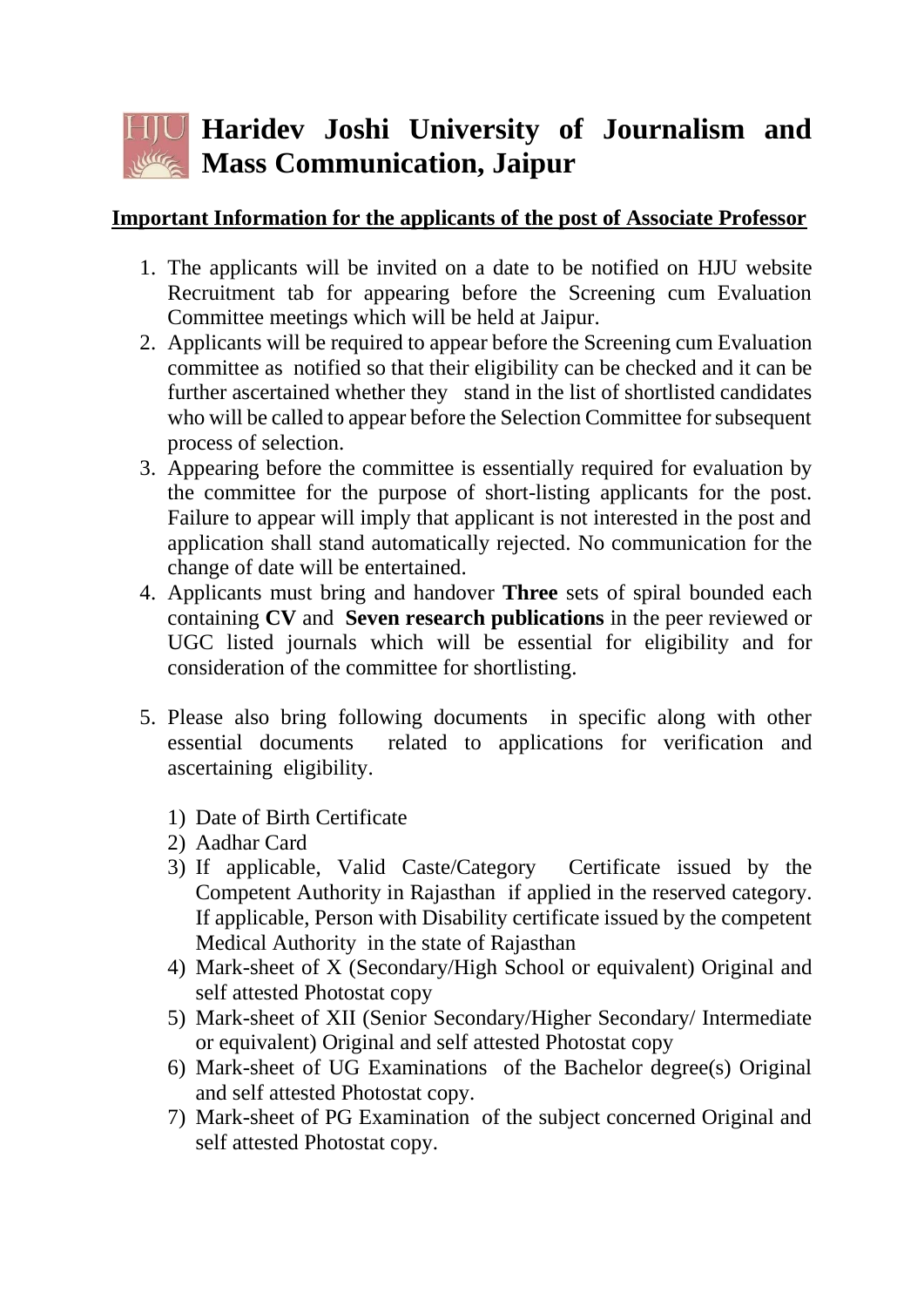- 8) Certificate regarding award of Doctoral Degree mentioning date of award.
- 9) Degrees of UG, PG and Doctoral in Originals and self attested copies
- 10) Appointment letters of all the post held and Minutes of the duly constituted selection Committee(for private institutions) of all appointments held in the scale of Assistant Professor. If any past service has been counted for the CAS the order of competent authority for the same.
- 11) Service Certificates issued by Head of the Institution clearly mentioning the number of years services rendered with dates and certifying that salary has been paid in the prevailing UGC Scales of Assistant Professor. Please note that service rendered even with designation of Assistant Professor but not in the UGC scale will not be considered.
- 12) Mark-sheets and degrees of all other examinations mentioned in your application form.
- 6. Please bring following documents in particular along with other essential documents you think fit for verification and computation of Academic/Research Score. If you fail to produce the documents before the Screening cum Evaluation Committee, the committee may not approve your claimed score. The Academic/Research Score is most important as the Shortlisting will be done based on Academic/Research Score of all otherwise eligible candidates. Minimum value of Academic/Research Score required for shortlisting is 75. Your application will stand automatically rejected if the Academic/Research Score is less than 75.

*Reference: Table 2 of UGC Regulations 2018 for Methodology for University and College Teachers for Calculating Academic/Research Score*

| S.N.           | <b>Academic/Research Activity</b>                                               | <b>Score</b> | <b>Documents required</b>                                                                              |
|----------------|---------------------------------------------------------------------------------|--------------|--------------------------------------------------------------------------------------------------------|
| 11.            | <b>Research Papers in Peer-Reviewed or UGC listed Journals</b>                  |              |                                                                                                        |
| S <sub>1</sub> | Single Author Research Paper in Journals with Impact<br>Factor > 10             | 40           | For each publication mentioned in the<br>Application Form by you following                             |
| S <sub>2</sub> | Single Author Research Paper in Journals with Impact<br>Factor between 5 and 10 | 35           | documents will be essentially required to<br>determine the Research Score. Failing which               |
| S <sub>3</sub> | Single Author Research Paper in Journals with Impact<br>Factor between 2 and 5  | 30           | no score may be granted.<br>For UGC Listed Journals specify the Group<br>(1)                           |
| S <sub>4</sub> | Single Author Research Paper in Journals with Impact<br>Factor between 1 and 2  | 25           | I or II, Sr. No. and printout of UGC Care<br>listing snapshot showing the journal taken<br>from<br>the |
| S <sub>5</sub> | Single Author Research Paper in Journals with Impact<br>Factor less than 1      | 20           | https://ugccare.unipune.ac.in/apps1/home/in<br>dex                                                     |
| S6             | Single Author Research Paper in Journals without Impact<br>Factor               | 15           | For Peer Reviewed Journals proof showing<br>(2)<br>that Journal is Peer-Reviewed.                      |
| D1             | Two Author Research Paper in Journals with Impact Factor<br>>10                 | 28           | For Impact Factor as per UGC Regulations<br>(3)<br>will only<br>Reuters<br>list<br>Thomson<br>be       |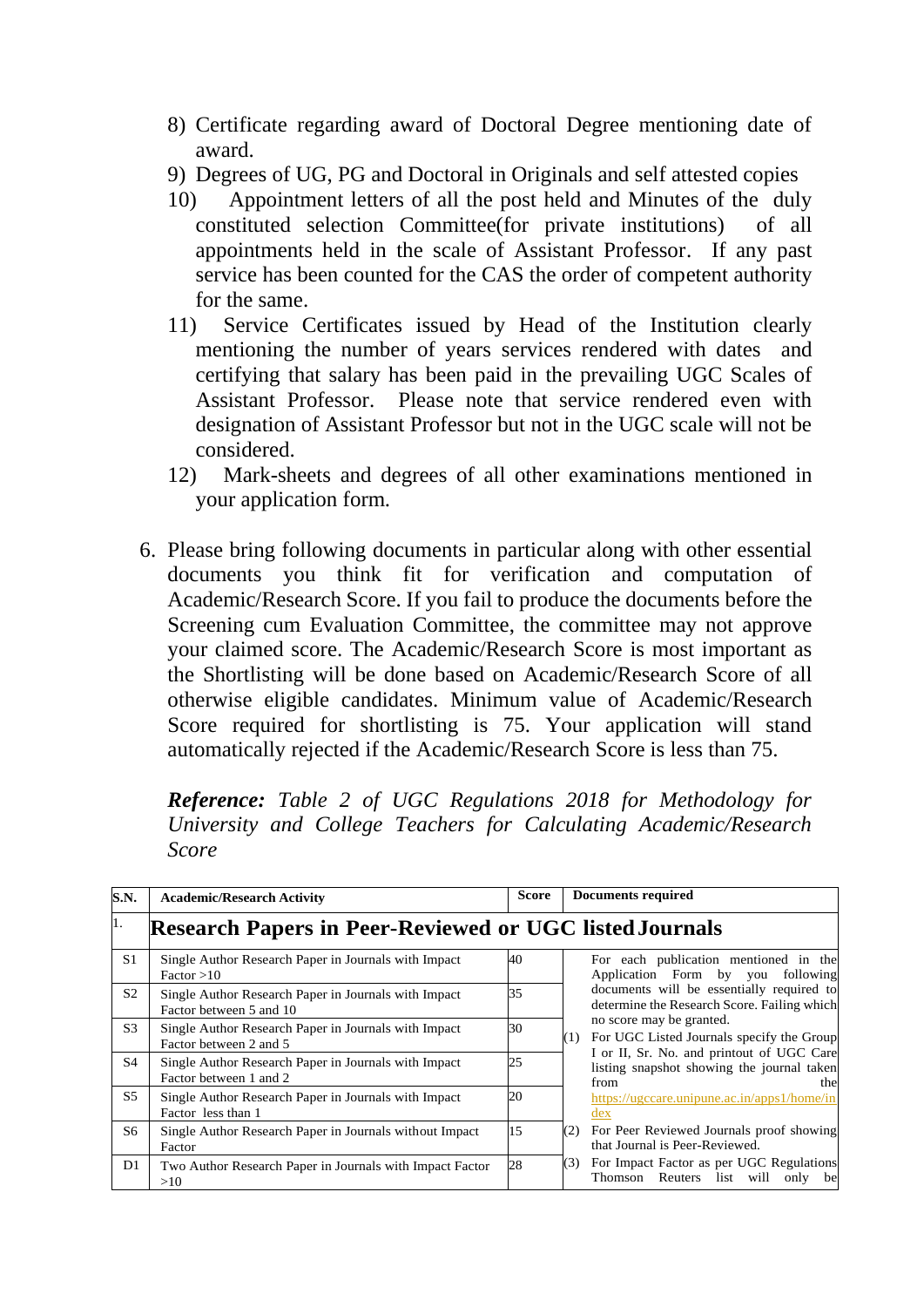| D <sub>2</sub> | Two Author Research Paper in Journals with Impact Factor<br>between 5 and 10                                                        | 24.5 | considered. Attach the proof with each<br>paper.                                                                                                                                                                                                                                                                                                                                                        |
|----------------|-------------------------------------------------------------------------------------------------------------------------------------|------|---------------------------------------------------------------------------------------------------------------------------------------------------------------------------------------------------------------------------------------------------------------------------------------------------------------------------------------------------------------------------------------------------------|
| D <sub>3</sub> | Two Author Research Paper in Journals with Impact Factor<br>between 2 and 5                                                         | 21   | If you are First/Principal/Corresponding<br>(4)<br>author in a research publication with more                                                                                                                                                                                                                                                                                                           |
| D4             | Two Author Research Paper in Journals with Impact Factor<br>between 1 and 2                                                         | 17.5 | than two authors than the proof for the same.<br>The photostat copy of the cover page of<br>(5)                                                                                                                                                                                                                                                                                                         |
| D <sub>5</sub> | Two Author Research Paper in Journals with Impact Factor<br>less than 1                                                             | 14   | Journal showing ISSN Number.<br>First page of Research Paper showing your<br>(6)<br>name as author.                                                                                                                                                                                                                                                                                                     |
| D <sub>6</sub> | Two Author Research Paper in Journals without Impact<br>Factor                                                                      | 10.5 | The Content page of Journal showing your<br>(7)<br>paper.                                                                                                                                                                                                                                                                                                                                               |
| P <sub>1</sub> | More than two authors but First/Principal/Corresponding<br>Author Research Paper in Journals with Impact Factor >10                 | 28   | (8)<br>Publications in the Newspaper, Magazine<br>will not be counted and those published in                                                                                                                                                                                                                                                                                                            |
| P <sub>2</sub> | More than two authors but First/Principal/Corresponding<br>Author Research Paper in Journals with Impact Factor<br>between 5 and 10 | 24.5 | Research Journals shall only be included in<br>this category.<br>The aforesaid documents are required for<br>(9)                                                                                                                                                                                                                                                                                        |
| P <sub>3</sub> | More than two authors but First/Principal/Corresponding<br>Author Research Paper in Journals with Impact Factor<br>between 2 and 5  | 21   | each publication as Research Score will be<br>based on it.                                                                                                                                                                                                                                                                                                                                              |
| <b>P4</b>      | More than two authors but First/Principal/Corresponding<br>Author Research Paper in Journals with Impact Factor<br>between 1 and 2  | 17.5 | Note: Applicants must bring and handover to<br>Screening cum Evaluation Committee the<br>Three sets of spiral bounded each containing                                                                                                                                                                                                                                                                   |
| P <sub>5</sub> | More than two authors but First/Principal/Corresponding<br>Author Research Paper in Journals with Impact Factor less<br>than 1      | 14   | CV and Seven research publications in the<br>peer reviewed or UGC listed journals which<br>will be essential for eligibility and for                                                                                                                                                                                                                                                                    |
| P <sub>6</sub> | More than two authors but First/Principal/Corresponding<br>Author Research Paper in Journals without Impact Factor                  | 10.5 | consideration<br>of<br>the<br>committee<br>for<br>shortlisting.                                                                                                                                                                                                                                                                                                                                         |
| M1             | One of the Joint Author in More than two author Research<br>Paper in Journals with Impact Factor >10                                | 12   |                                                                                                                                                                                                                                                                                                                                                                                                         |
| M <sub>2</sub> | One of the Joint Author in More than two author Research<br>Paper in Journals with Impact Factor between 5 and 10                   | 10.5 |                                                                                                                                                                                                                                                                                                                                                                                                         |
| M <sub>3</sub> | One of the Joint Author in More than two author Research<br>Paper in Journals with Impact Factor between 2 and 5                    | 9    |                                                                                                                                                                                                                                                                                                                                                                                                         |
| M <sub>4</sub> | One of the Joint Author in More than two author Research<br>Paper in Journals with Impact Factor between 1 and 2                    | 7.5  |                                                                                                                                                                                                                                                                                                                                                                                                         |
| M <sub>5</sub> | One of the Joint Author in More than two author Research<br>Paper in Journals with Impact Factor less than 1                        | 6    |                                                                                                                                                                                                                                                                                                                                                                                                         |
| M <sub>6</sub> | One of the Joint Author in More than two author Research<br>Paper in Journals without Impact Factor                                 | 4.5  |                                                                                                                                                                                                                                                                                                                                                                                                         |
| 2.             | Publications (other than Research papers)                                                                                           |      |                                                                                                                                                                                                                                                                                                                                                                                                         |
|                | (a) Books authored which are published by;                                                                                          |      |                                                                                                                                                                                                                                                                                                                                                                                                         |
|                | International publishers                                                                                                            | 12   | For each Book mentioned in the Application Form                                                                                                                                                                                                                                                                                                                                                         |
|                | <b>National Publishers</b>                                                                                                          | 10   | by you under this category, following documents<br>will be essentially required to determine the<br>Academic/Research Score. Failing which no<br>score may be granted.<br>(1) The photostat copy of the cover page of your<br>book clearly showing your name as author.<br>(2) The ISBN Number of the book.<br>(3) Proof of publisher being International/<br>National duly certified by the publisher. |
|                |                                                                                                                                     |      |                                                                                                                                                                                                                                                                                                                                                                                                         |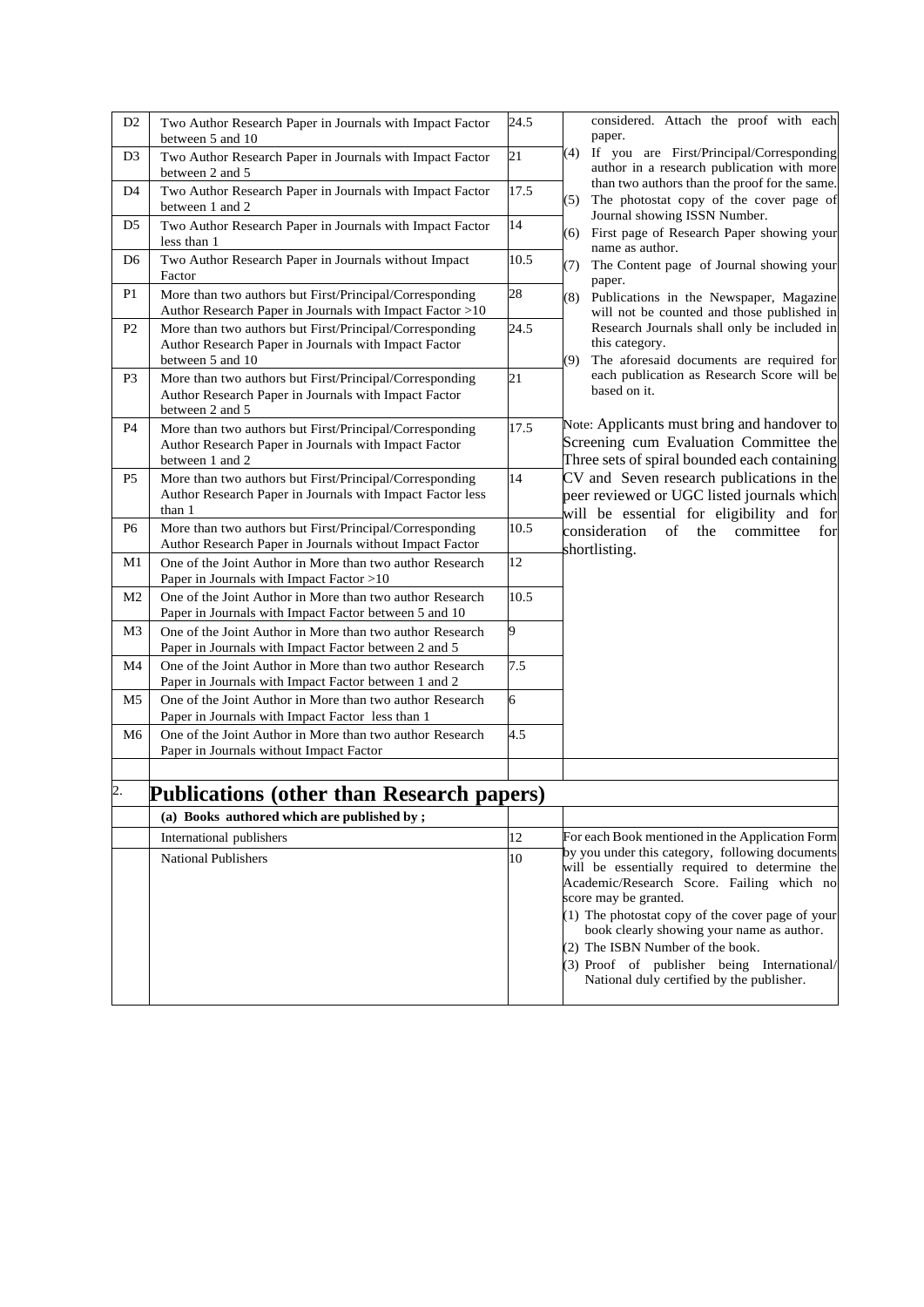|    | Chapter in Edited Book                                                                                                   | 05       | For each Book mentioned in the Application Form<br>by you under this category, following documents<br>will be essentially required to determine the<br>Academic/Research Score. Failing which no<br>score may be granted.<br>$(1)$ The photostat copy of the cover page of your<br>book.<br>(2) The Content Page showing the title of the<br>Chapter and mentioning you as author.<br>(3) The first page of the Chapter(s) written by you<br>in the book.<br>(4) The ISBN Number of the book. |
|----|--------------------------------------------------------------------------------------------------------------------------|----------|-----------------------------------------------------------------------------------------------------------------------------------------------------------------------------------------------------------------------------------------------------------------------------------------------------------------------------------------------------------------------------------------------------------------------------------------------------------------------------------------------|
|    | Editor of Book by International Publisher                                                                                | 10       | For each Book mentioned in the Application Form                                                                                                                                                                                                                                                                                                                                                                                                                                               |
|    | Editor of Book by National Publisher                                                                                     | 08       | by you under this category following documents<br>will be essentially required to determine the<br>Academic/Research Score. Failing which no<br>score may be granted.<br>(1) The photostat copy of the cover page of your<br>book clearly showing your name as Editor.<br>(2) The ISBN Number of the book.<br>(3) Proof of publisher being International/<br>National duly certified by the publisher.                                                                                        |
|    | (b) Translation works in Indian and ForeignLanguages<br>by qualified faculties                                           |          |                                                                                                                                                                                                                                                                                                                                                                                                                                                                                               |
|    | Chapter or Research paper                                                                                                | 03       | For each Chapter or Research Paper or Book                                                                                                                                                                                                                                                                                                                                                                                                                                                    |
|    | <b>Book</b>                                                                                                              | 08       | mentioned in the Application Form by you under<br>this category following documents will be<br>required<br>essentially<br>determine<br>to<br>the<br>Academic/Research Score. Failing which no<br>score may be granted.                                                                                                                                                                                                                                                                        |
|    |                                                                                                                          |          | (1) The photostat copy of the cover page of your<br>book or chapter or research paper clearly<br>showing your name as Translator.<br>(2) The ISBN Number of the book.                                                                                                                                                                                                                                                                                                                         |
|    | Creation of ICT mediated Teaching Learning pedagogy and content                                                          |          |                                                                                                                                                                                                                                                                                                                                                                                                                                                                                               |
| 3. | and development of new and innovative courses and curricula<br>(a) Development of Innovative pedagogy                    | 05       | Certificate issued by the Head of the Institution to<br>the effect where the Development of Innovative                                                                                                                                                                                                                                                                                                                                                                                        |
|    | (b) Design of new curricula and courses per curricula/course 02                                                          |          | Pedagogy was achieved and delivered.<br>Certificate issued by<br>the Registrar of the<br>University for which the Development of new<br>curricula and course was done clearly specifying<br>your capacity and role.<br>Photostat copy of the designed Curricula or<br>Course                                                                                                                                                                                                                  |
|    | (c) MOOCs                                                                                                                |          |                                                                                                                                                                                                                                                                                                                                                                                                                                                                                               |
|    | Development of complete MOOCs in 4 quadrants (4 credit 20<br>course)(In case of MOOCs of lesser credits 05 marks/credit) |          | The certificate issued by the competent authority<br>administering the MOOC clearly specifying that<br>you have completed the development of MOOCs                                                                                                                                                                                                                                                                                                                                            |
|    | MOOCs (developed in 4 quadrant) per module/lecture                                                                       | 05       | or acted as Course Coordinator, as claimed by                                                                                                                                                                                                                                                                                                                                                                                                                                                 |
|    | Content writer/subject matter expert for each module of<br>MOOCs (at least one quadrant)                                 | 02       | you.<br>The title of the MOOC course, the particulars<br>about module(s) and course clearly specifying the                                                                                                                                                                                                                                                                                                                                                                                    |
|    | Course Coordinator for MOOCs (4 credit course) (Incase of 08<br>MOOCs of lesser credits 02 marks/credit)                 |          | credits.<br>The web link of MOOC be provided.                                                                                                                                                                                                                                                                                                                                                                                                                                                 |
|    | (d) E-Content                                                                                                            |          |                                                                                                                                                                                                                                                                                                                                                                                                                                                                                               |
|    | Development of e-Content in 4 quadrants for a complete<br>course/e-book                                                  | 12       | The certificate issued by the competent authority<br>administering the E-Content clearly specifying                                                                                                                                                                                                                                                                                                                                                                                           |
|    | e-Content (developed in 4 quadrants) per module<br>Contribution to development of e-content module incomplete            | 05<br>02 | that you have completed the development of E-<br>Content or acted as Editor, as claimed by you.                                                                                                                                                                                                                                                                                                                                                                                               |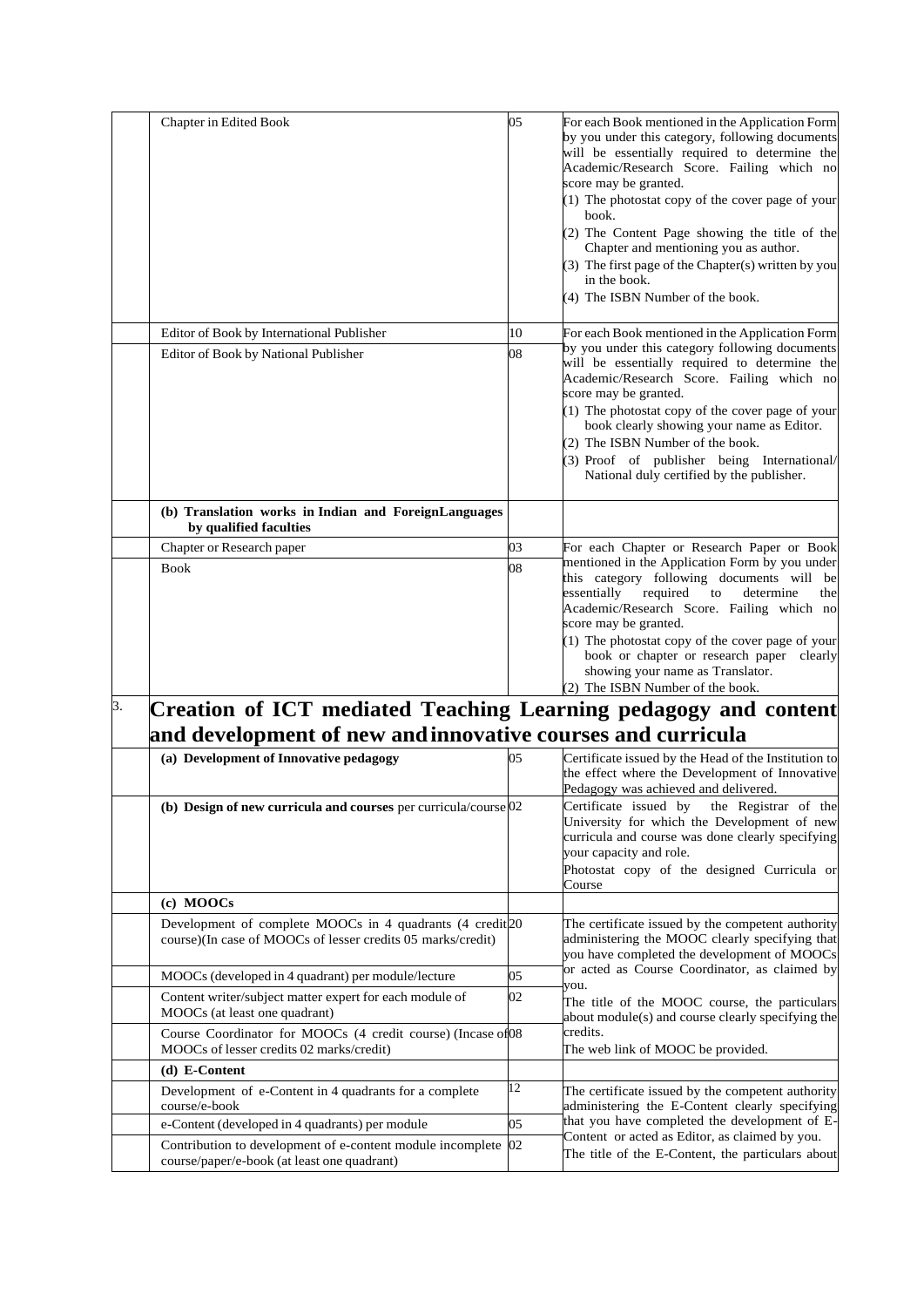|                          | Editor of e-content for complete course/ paper /e-book                                                                                        | 10     | module(s) and course clearly specifying the<br>credits.                                                                                                                                             |  |
|--------------------------|-----------------------------------------------------------------------------------------------------------------------------------------------|--------|-----------------------------------------------------------------------------------------------------------------------------------------------------------------------------------------------------|--|
|                          |                                                                                                                                               |        | The web link of MOOC be provided.                                                                                                                                                                   |  |
| 4.                       | <b>Research and Consultancy</b>                                                                                                               |        |                                                                                                                                                                                                     |  |
| $\overline{\mathcal{L}}$ | (a) Research guidance                                                                                                                         |        |                                                                                                                                                                                                     |  |
|                          | Ph.D. Awarded (Sole Supervisor)                                                                                                               | 10     | Certificate issued by the Registrar or other designated<br>authority of the University regarding the Ph.D. awarded                                                                                  |  |
|                          | Ph.D. Awarded (In Joint Supervision)                                                                                                          | 07     | under your guidance specifying name and Registration<br>number, Year of Award.                                                                                                                      |  |
|                          | Ph.D. Submitted (Sole Supervisor)                                                                                                             | 05     |                                                                                                                                                                                                     |  |
|                          | Ph.D. Submitted (In Joint Supervision)                                                                                                        | 03.5   |                                                                                                                                                                                                     |  |
|                          | M.Phil. Dissertation (Degree Awarded)                                                                                                         | 02     | Certificate issued by the Head of the Department or                                                                                                                                                 |  |
|                          | PG Dissertation (Degree Awarded)                                                                                                              | $02\,$ | Controller of Examination of the University regarding<br>the M.Phil./ PG students who have submitted<br>Dissertation under your guidance specifying name and<br>Registration number, Year of Award. |  |
|                          | (b) Research Projects Completed                                                                                                               |        |                                                                                                                                                                                                     |  |
|                          | More than 10 lakhs (Sole Principal Investigator)                                                                                              | 10     | Grant letter issued by the Funding Agency,                                                                                                                                                          |  |
|                          | More than 10 lakhs (Co-Investigator Involved))                                                                                                | 05     | Certificate of Completion of the Project issued by                                                                                                                                                  |  |
|                          | Less than 10 lakhs (Sole Principal Investigator)                                                                                              | 05     | the competent authority of Institution and copy of<br>Utilization Certificate.                                                                                                                      |  |
|                          | Less than 10 lakhs (Co-Investigator Involved))                                                                                                | 02.5   | A one-page summary about each Research<br>Project.                                                                                                                                                  |  |
|                          | (c) Research Projects Ongoing:                                                                                                                |        |                                                                                                                                                                                                     |  |
|                          | More than 10 lakhs (Sole Principal Investigator)                                                                                              | 05     | Grant letter issued by the Funding Agency,                                                                                                                                                          |  |
|                          | More than 10 lakhs (Co-Investigator Involved))                                                                                                | 02.5   | Certificate that the Project is ongoing issued by                                                                                                                                                   |  |
|                          | Less than 10 lakhs (Sole Principal Investigator)                                                                                              | 02     | the competent authority of the Institution.<br>A one-page summary about each Research                                                                                                               |  |
|                          | Less than 10 lakhs (Co-Investigator Involved))                                                                                                | 01     | Project.                                                                                                                                                                                            |  |
|                          | (d) Consultancy                                                                                                                               | 03     | Recommendation Letter issued by the agency<br>which has availed consultancy.<br>A one page write up for each consultancy work<br>undertaken                                                         |  |
| 5.                       | <b>Patents, Policy Documents, Awards/Fellowship</b>                                                                                           |        |                                                                                                                                                                                                     |  |
|                          | (a) Patents                                                                                                                                   |        |                                                                                                                                                                                                     |  |
|                          | International                                                                                                                                 | 10     | Patent Certificate issued by the Competent                                                                                                                                                          |  |
|                          | National                                                                                                                                      | 07     | Authority                                                                                                                                                                                           |  |
|                          | (b) *Policy Document (Submitted to an International                                                                                           |        |                                                                                                                                                                                                     |  |
|                          | body/organization like UNO/UNESCO/World<br><b>Bank/International Monetary Fund etc. or Central</b><br><b>Government or State Government</b> ) |        |                                                                                                                                                                                                     |  |
|                          | International                                                                                                                                 | 10     | Appreciation Letter issued by the International                                                                                                                                                     |  |
|                          | National                                                                                                                                      | 07     | body/organization like UNO/UNESCO/World                                                                                                                                                             |  |
|                          | State                                                                                                                                         | 04     | Bank/International Monetary Fund etc. or Central<br>Government or State Government in reference to<br>your involvement in the Policy document, clearly<br>specifying the document particulars.      |  |
|                          | (c) Awards/Fellowship                                                                                                                         |        |                                                                                                                                                                                                     |  |
|                          | International                                                                                                                                 | 07     | Certificate of Award/Fellowship issued by the                                                                                                                                                       |  |
|                          | National                                                                                                                                      | 05     | competent body.<br>The committee has right to decline points on any<br>award or fellowship which it consider is of no-<br>relevance to the post.                                                    |  |
|                          |                                                                                                                                               |        |                                                                                                                                                                                                     |  |
| 6.                       | Invited lectures / Resource Person/ paper presentation in Seminars/                                                                           |        |                                                                                                                                                                                                     |  |
|                          | Conferences/full paper in Conference Proceedings (Paper presented in                                                                          |        |                                                                                                                                                                                                     |  |
|                          | Seminars/Conferences and also published as full paper in Conference                                                                           |        |                                                                                                                                                                                                     |  |
|                          | Proceedings will be counted only once)                                                                                                        | 07     |                                                                                                                                                                                                     |  |
|                          | International (Abroad)                                                                                                                        | 05     |                                                                                                                                                                                                     |  |
|                          | International (within country)<br>National                                                                                                    | 03     |                                                                                                                                                                                                     |  |
|                          | State/University                                                                                                                              | 02     |                                                                                                                                                                                                     |  |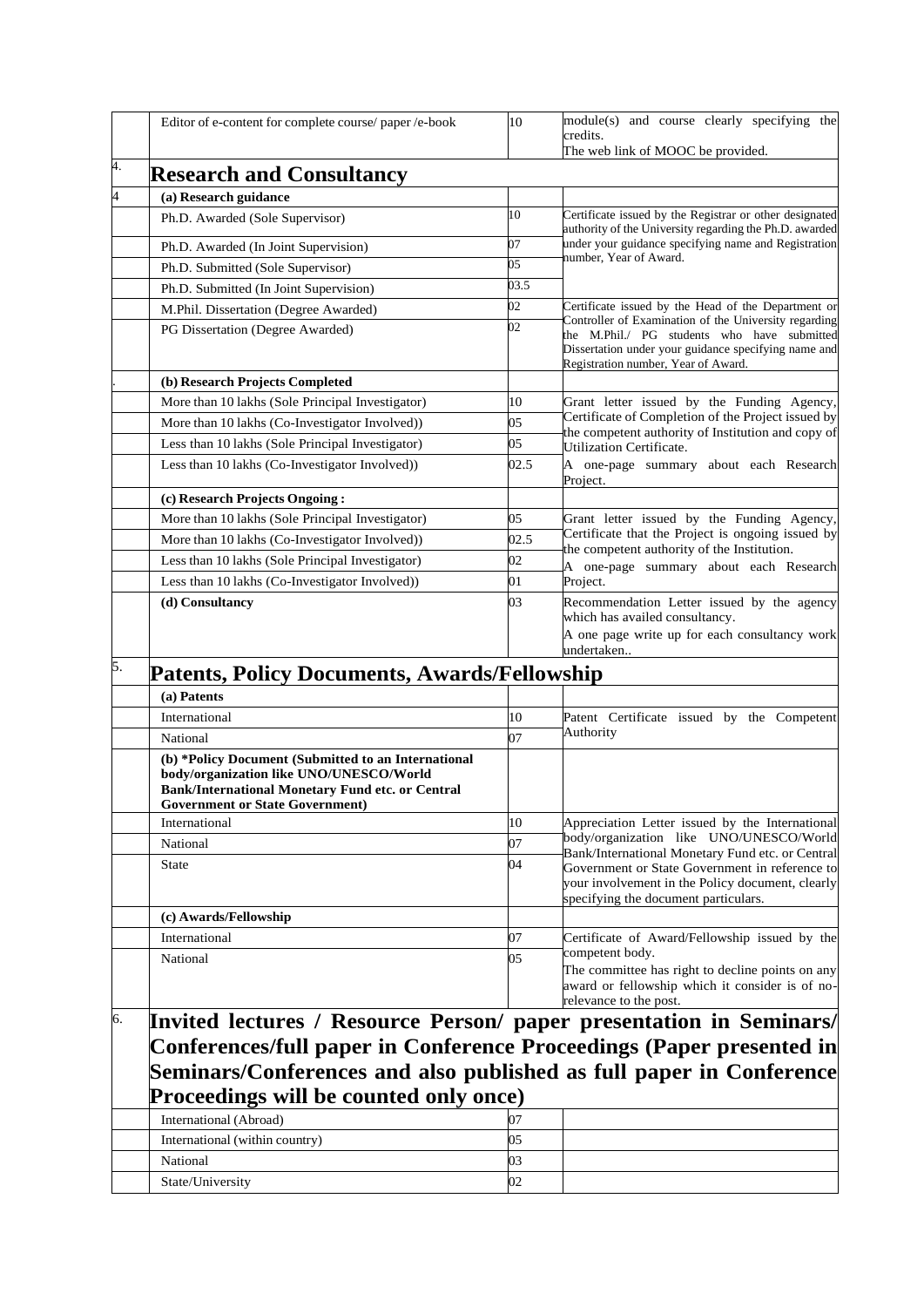## Note:

- 1) For the purpose of calculating Academic/Research score of the teacher, the combined Academic/Research score from the categories of 5(b). Policy Document and 6. Invited lectures/Resource Person/Paper presentation shall have an upper capping of thirty percent of the total Academic/Research score of the teacher concerned.
- 2) The Academic/Research score shall be from the minimum of three categories out of six categories.
- 7. Please bring printout of duly signed following Summary Table keeping only Rows relevant for you for Summary Report of Evaluation by the Committee.

| S.N.           | <b>Academic/Research Activity</b>                                                                                                      | <b>Score</b> | <b>Number</b> | <b>Total</b>   | <b>Score Approved by the</b> |
|----------------|----------------------------------------------------------------------------------------------------------------------------------------|--------------|---------------|----------------|------------------------------|
|                |                                                                                                                                        |              | оf            | <b>Score</b>   | <b>Committee</b>             |
|                |                                                                                                                                        |              | such          | <b>Claimed</b> | [Please leave Blank]         |
|                |                                                                                                                                        |              | cases         |                |                              |
|                |                                                                                                                                        | (A)          | (B)           | $(C)=(A)X(B)$  |                              |
| 1.             | <b>Research Papers in Peer-Reviewed or UGC listed Journals</b>                                                                         |              |               |                |                              |
| S <sub>1</sub> | Single Author Research Paper in Journals with<br>Impact Factor >10                                                                     | 40           |               |                |                              |
| S <sub>2</sub> | Single Author Research Paper in Journals with<br>Impact Factor between 5 and 10                                                        | 35           |               |                |                              |
| S <sub>3</sub> | Single Author Research Paper in Journals with<br>Impact Factor between 2 and 5                                                         | 30           |               |                |                              |
| S <sub>4</sub> | Single Author Research Paper in Journals with<br>Impact Factor between 1 and 2                                                         | 25           |               |                |                              |
| S <sub>5</sub> | Single Author Research Paper in Journals with<br>Impact Factor less than 1                                                             | 20           |               |                |                              |
| S <sub>6</sub> | Single Author Research Paper in Journals without<br><b>Impact Factor</b>                                                               | 15           |               |                |                              |
| D <sub>1</sub> | Two Author Research Paper in Journals with Impact<br>Factor > 10                                                                       | 28           |               |                |                              |
| D2             | Two Author Research Paper in Journals with Impact<br>Factor between 5 and 10                                                           | 24.5         |               |                |                              |
| D <sub>3</sub> | Two Author Research Paper in Journals with Impact<br>Factor between 2 and 5                                                            | 21           |               |                |                              |
| D <sub>4</sub> | Two Author Research Paper in Journals with Impact<br>Factor between 1 and 2                                                            | 17.5         |               |                |                              |
| D <sub>5</sub> | Two Author Research Paper in Journals with Impact<br>Factor less than 1                                                                | 14           |               |                |                              |
| D <sub>6</sub> | Two Author Research Paper in Journals without<br><b>Impact Factor</b>                                                                  | 10.5         |               |                |                              |
| P <sub>1</sub> | More than two authors but<br>First/Principal/Corresponding Author Research<br>Paper in Journals with Impact Factor >10                 | 28           |               |                |                              |
| P <sub>2</sub> | More than two authors but<br>First/Principal/Corresponding Author Research<br>Paper in Journals with Impact Factor between 5 and<br>10 | 24.5         |               |                |                              |
| P <sub>3</sub> | More than two authors but<br>First/Principal/Corresponding Author Research<br>Paper in Journals with Impact Factor between 2 and<br>5  | 21           |               |                |                              |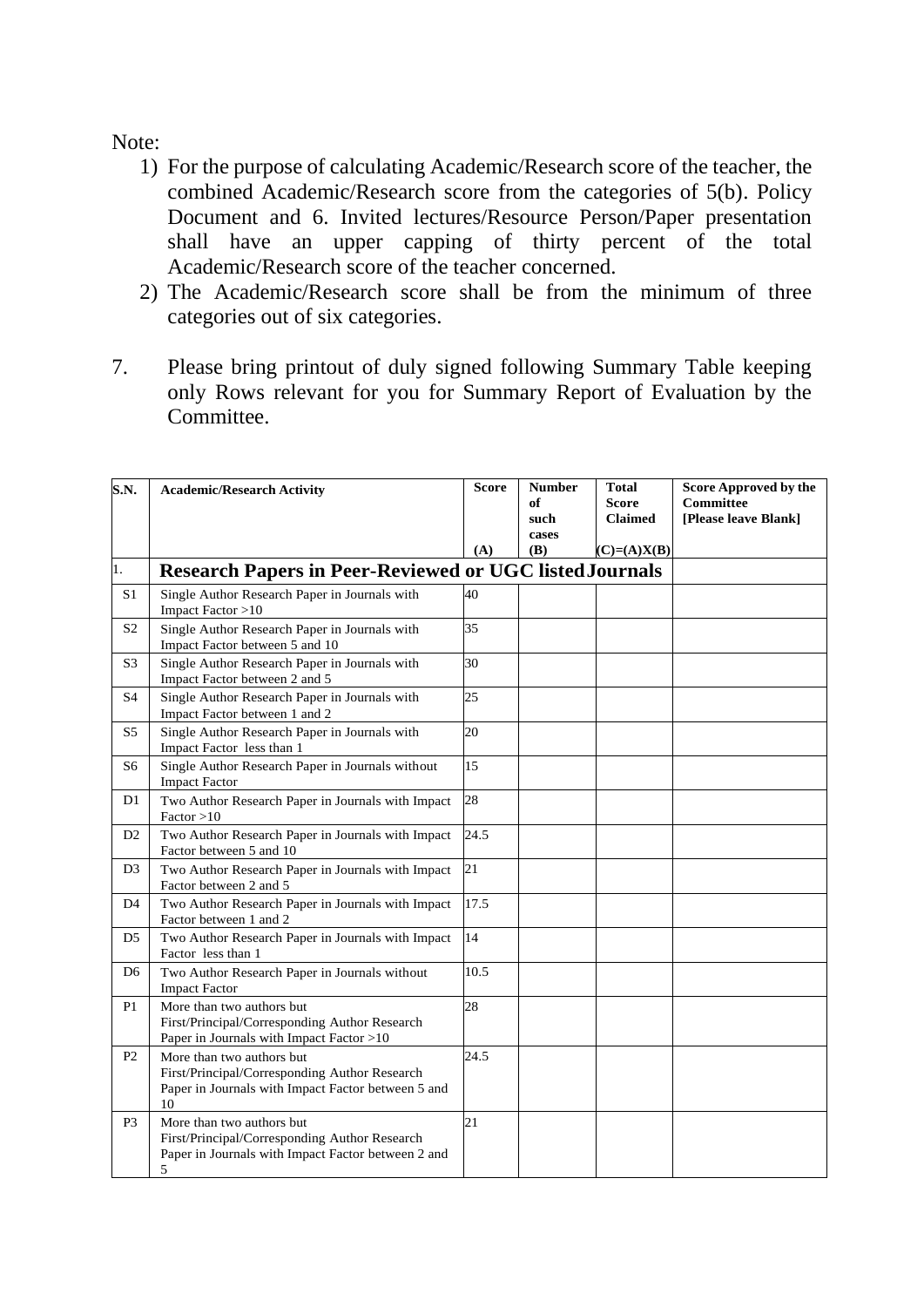| P4               | More than two authors but<br>First/Principal/Corresponding Author Research<br>Paper in Journals with Impact Factor between 1 and<br>$\overline{2}$ | 17.5 |  |  |
|------------------|----------------------------------------------------------------------------------------------------------------------------------------------------|------|--|--|
| P <sub>5</sub>   | More than two authors but<br>First/Principal/Corresponding Author Research<br>Paper in Journals with Impact Factor less than 1                     | 14   |  |  |
| P <sub>6</sub>   | More than two authors but<br>First/Principal/Corresponding Author Research<br>Paper in Journals without Impact Factor                              | 10.5 |  |  |
| M1               | One of the Joint Author in More than two author<br>Research Paper in Journals with Impact Factor >10                                               | 12   |  |  |
| M <sub>2</sub>   | One of the Joint Author in More than two author<br>Research Paper in Journals with Impact Factor<br>between 5 and 10                               | 10.5 |  |  |
| M <sub>3</sub>   | One of the Joint Author in More than two author<br>Research Paper in Journals with Impact Factor<br>between 2 and 5                                | 9    |  |  |
| M4               | One of the Joint Author in More than two author<br>Research Paper in Journals with Impact Factor<br>between 1 and 2                                | 7.5  |  |  |
| M <sub>5</sub>   | One of the Joint Author in More than two author<br>Research Paper in Journals with Impact Factor less<br>than 1                                    | 6    |  |  |
| M <sub>6</sub>   | One of the Joint Author in More than two author<br>Research Paper in Journals without Impact Factor                                                | 4.5  |  |  |
|                  | <b>Sub Total of Score in 1.</b>                                                                                                                    |      |  |  |
| $\overline{2}$ . | Publications (other than Research papers)                                                                                                          |      |  |  |
|                  | (a) Books authored which are published by;                                                                                                         |      |  |  |
|                  | International publishers                                                                                                                           | 12   |  |  |
|                  | <b>National Publishers</b>                                                                                                                         | 10   |  |  |
|                  | Chapter in Edited Book                                                                                                                             | 05   |  |  |
|                  | Editor of Book by International Publisher                                                                                                          | 10   |  |  |
|                  | Editor of Book by National Publisher                                                                                                               | 08   |  |  |
|                  |                                                                                                                                                    |      |  |  |
|                  | (b) Translation works in Indian and Foreign<br>Languages by qualified faculties                                                                    |      |  |  |
|                  | Chapter or Research paper                                                                                                                          | 03   |  |  |
|                  | Book                                                                                                                                               | 08   |  |  |
|                  | <b>Sub Total of Score in 2.</b>                                                                                                                    |      |  |  |
| 3.               | <b>Creation of ICT mediated Teaching Learning pedagogy and content</b><br>and development of new andinnovative courses and curricula               |      |  |  |
|                  | (a) Development of Innovative pedagogy                                                                                                             | 05   |  |  |
|                  | (b) Design of new curricula and courses per<br>curricula/course                                                                                    | 02   |  |  |
|                  | (c) MOOCs                                                                                                                                          |      |  |  |
|                  | Development of complete MOOCs in 4 quadrants $(4 20)$<br>credit course)(In case of MOOCs of lesser credits 05<br>marks/credit)                     |      |  |  |
|                  | MOOCs (developed in 4 quadrant) per module/lecture                                                                                                 | 05   |  |  |
|                  | Content writer/subject matter expert for each module<br>ofMOOCs (at least one quadrant)                                                            | 02   |  |  |
|                  | Course Coordinator for MOOCs (4 credit course)<br>(Incase of MOOCs of lesser credits 02 marks/credit)                                              | 08   |  |  |
|                  | (d) E-Content                                                                                                                                      |      |  |  |
|                  | Development of e-Content in 4 quadrants for a<br>complete course/e-book                                                                            | 12   |  |  |
|                  | e-Content (developed in 4 quadrants) per module                                                                                                    | 05   |  |  |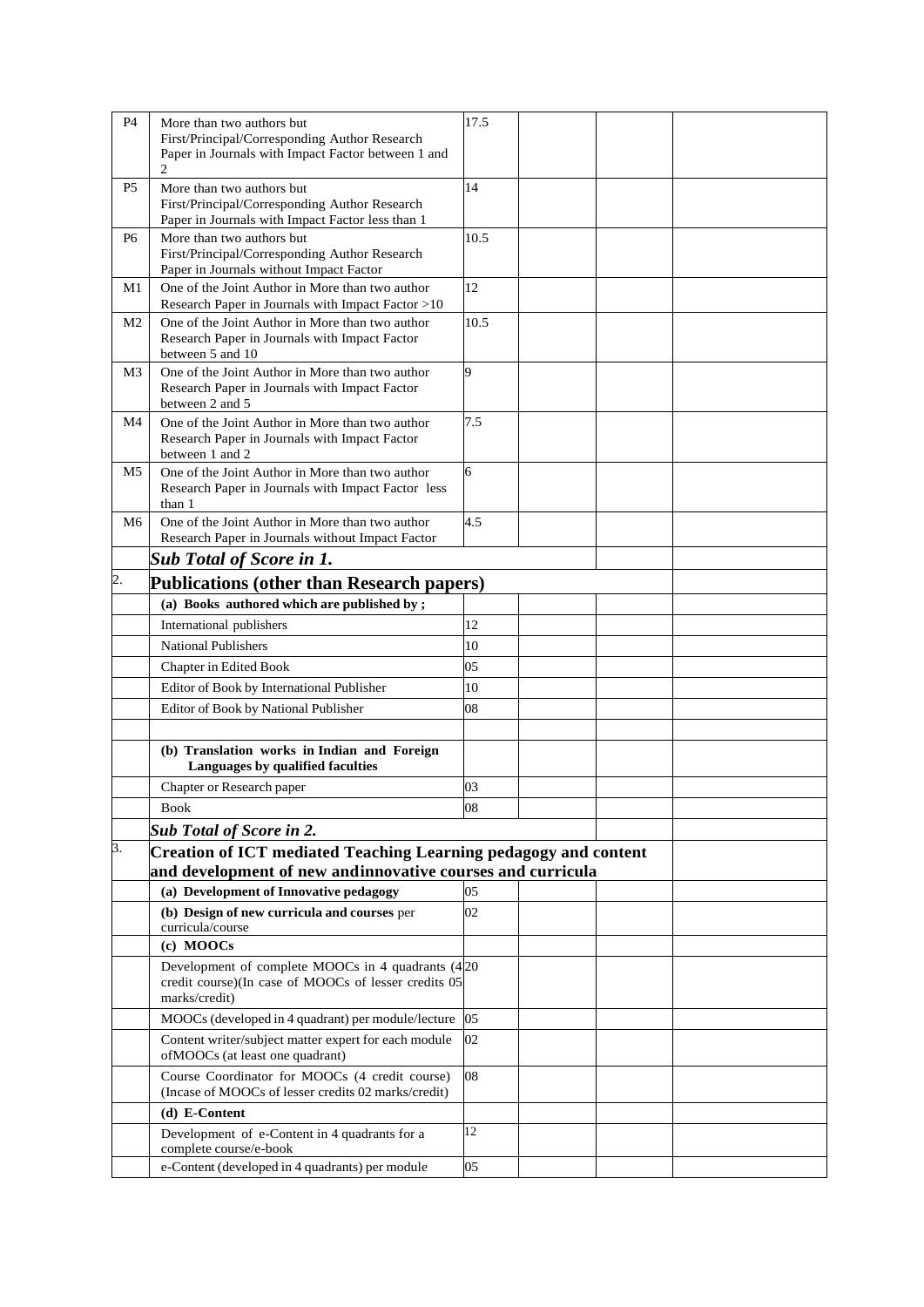|                | Contribution to development of e-content module in<br>complete course/paper/e-book (at least one quadrant)                                                                                                                                                          | 02   |  |
|----------------|---------------------------------------------------------------------------------------------------------------------------------------------------------------------------------------------------------------------------------------------------------------------|------|--|
|                | Editor of e-content for complete course/ paper /e-book                                                                                                                                                                                                              | 10   |  |
|                | <b>Sub Total of Score in 3.</b>                                                                                                                                                                                                                                     |      |  |
| $\overline{4}$ | (a) Research guidance                                                                                                                                                                                                                                               |      |  |
|                | Ph.D. Awarded (Sole Supervisor)                                                                                                                                                                                                                                     | 10   |  |
|                |                                                                                                                                                                                                                                                                     |      |  |
|                | Ph.D. Awarded (In Joint Supervision)                                                                                                                                                                                                                                | 07   |  |
|                | Ph.D. Submitted (Sole Supervisor)                                                                                                                                                                                                                                   | 05   |  |
|                | Ph.D. Submitted (In Joint Supervision)                                                                                                                                                                                                                              | 03.5 |  |
|                | M.Phil. Dissertation (Degree Awarded)                                                                                                                                                                                                                               | 02   |  |
|                | PG Dissertation (Degree Awarded)                                                                                                                                                                                                                                    | 02   |  |
|                | (b) Research Projects Completed                                                                                                                                                                                                                                     |      |  |
|                | More than 10 lakhs (Sole Principal Investigator)                                                                                                                                                                                                                    | 10   |  |
|                | More than 10 lakhs (Co-Investigator Involved))                                                                                                                                                                                                                      | 05   |  |
|                | Less than 10 lakhs (Sole Principal Investigator)                                                                                                                                                                                                                    | 05   |  |
|                | Less than 10 lakhs (Co-Investigator Involved))                                                                                                                                                                                                                      | 02.5 |  |
|                | (c) Research Projects Ongoing:                                                                                                                                                                                                                                      |      |  |
|                | More than 10 lakhs (Sole Principal Investigator)                                                                                                                                                                                                                    | 05   |  |
|                | More than 10 lakhs (Co-Investigator Involved))                                                                                                                                                                                                                      | 02.5 |  |
|                | Less than 10 lakhs (Sole Principal Investigator)                                                                                                                                                                                                                    | 02   |  |
|                | Less than 10 lakhs (Co-Investigator Involved))                                                                                                                                                                                                                      | 01   |  |
|                | (d) Consultancy                                                                                                                                                                                                                                                     | 03   |  |
|                | Sub Total of Score in 4.                                                                                                                                                                                                                                            |      |  |
| 5              | (a) Patents                                                                                                                                                                                                                                                         |      |  |
|                | International                                                                                                                                                                                                                                                       | 10   |  |
|                | National                                                                                                                                                                                                                                                            | 07   |  |
|                | (b) *Policy Document (Submitted to an<br>International body/organization like<br><b>UNO/UNESCO/World Bank/International</b><br>Monetary Fund etc. or Central Government or<br><b>State Government)</b>                                                              |      |  |
|                | International                                                                                                                                                                                                                                                       | 10   |  |
|                | National                                                                                                                                                                                                                                                            | 07   |  |
|                | State                                                                                                                                                                                                                                                               | 04   |  |
|                | <b>Sub Total of Score in 5.b</b>                                                                                                                                                                                                                                    |      |  |
|                | (c) Awards/Fellowship                                                                                                                                                                                                                                               |      |  |
|                | International                                                                                                                                                                                                                                                       | 07   |  |
|                | National                                                                                                                                                                                                                                                            | 05   |  |
|                | <b>Sub Total of Score in 5.</b>                                                                                                                                                                                                                                     |      |  |
| 6.             | *Invited lectures / Resource Person/ paper<br>presentation in Seminars/ Conferences/full paper<br>in Conference Proceedings (Paper presented in<br>Seminars/Conferences and also published as full<br>paper in Conference Proceedings will be counted<br>only once) |      |  |
|                | International (Abroad)                                                                                                                                                                                                                                              | 07   |  |
|                | International (within country)                                                                                                                                                                                                                                      | 05   |  |
|                | National                                                                                                                                                                                                                                                            | 03   |  |
|                | State/University                                                                                                                                                                                                                                                    | 02   |  |
|                | Sub Total of Score in 6.                                                                                                                                                                                                                                            |      |  |
|                | <b>Grand Total of all Score Above</b>                                                                                                                                                                                                                               |      |  |
|                |                                                                                                                                                                                                                                                                     |      |  |
|                | <b>Sub Total of Score in 5.b and 6</b>                                                                                                                                                                                                                              |      |  |